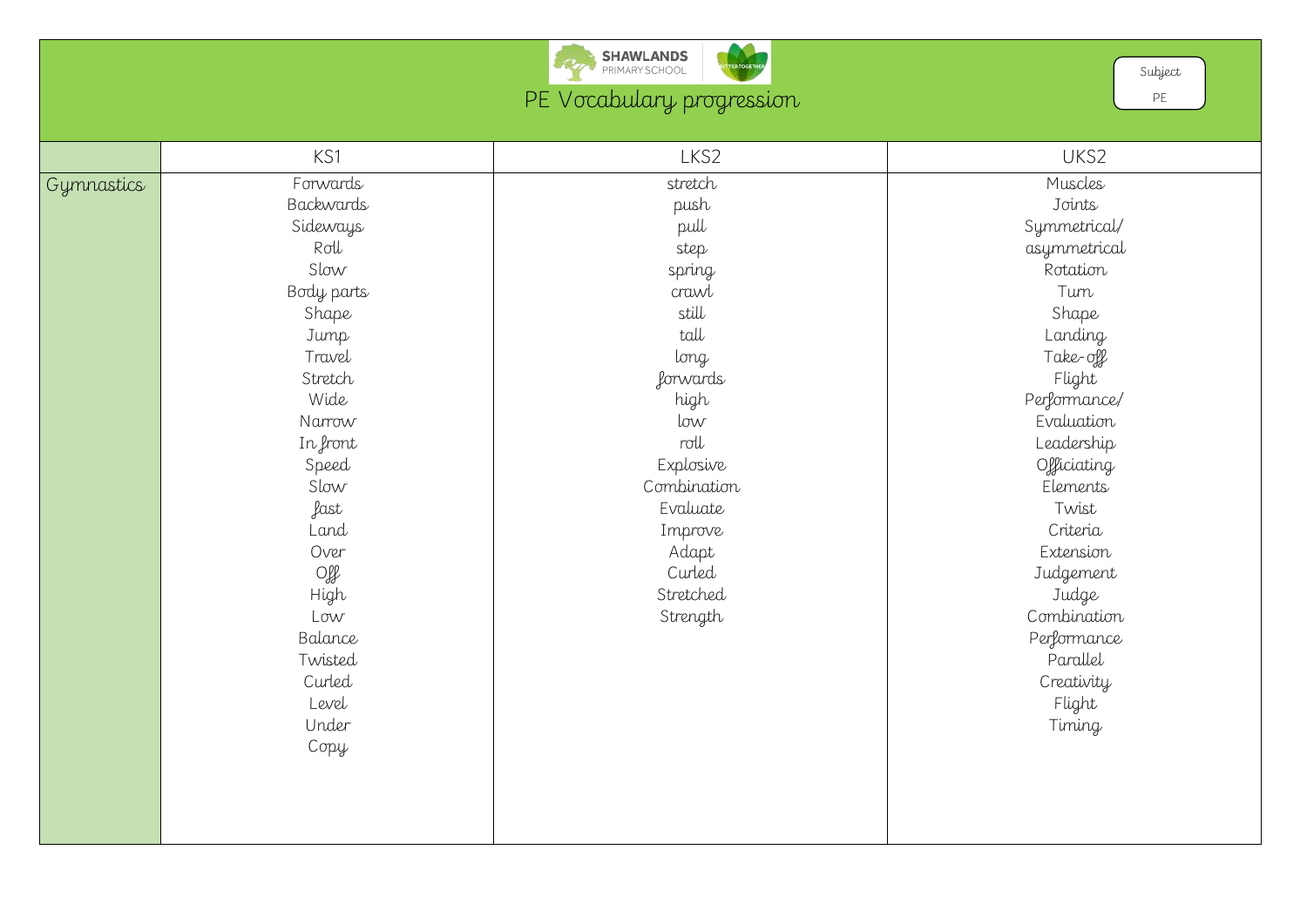Dance style Variation Unison Canon Formation Improvisation Phrase Interpret Exploration Choreography

| Dance and       | Travel           | Space               |  |
|-----------------|------------------|---------------------|--|
| movement        | Stillness        | Repetition          |  |
|                 | Direction        | Action and reaction |  |
|                 | Space            | Pattern             |  |
|                 | Body parts       | Repeat              |  |
|                 | _evels           | Dance Phrase        |  |
|                 | Speed            | Character           |  |
|                 | Stillness        | Gesture             |  |
|                 | Direction        | Repetition          |  |
|                 | <b>Beginning</b> | Mirror              |  |
|                 | Middle           | Performance         |  |
|                 | End              | Technique           |  |
|                 | Feelings         |                     |  |
|                 | Pathways         |                     |  |
|                 | Rhythm           |                     |  |
| Games-          | Striking         | Keep possession     |  |
|                 | Catching         | Scoring goals       |  |
| Invasion        | Own space        | Keeping score       |  |
|                 | Team             | Making space        |  |
| Net, wall,      | Speed            | Pass/send/receive   |  |
|                 | Direction        | Travel with a ball  |  |
| strike &        | Passing          | Make use of space   |  |
| <i>fielding</i> | Controlling      | Points/goals        |  |
|                 | Shooting         | Rules               |  |
|                 | Scoring          | Tactics             |  |
|                 | Balance          | Batting             |  |
|                 | Target           | Fielding            |  |
|                 | Run              | Defending           |  |
|                 | Jump             | <b>Hitting</b>      |  |
|                 | Throw            | Spatial awareness   |  |
|                 | Balance          |                     |  |
|                 | Co-ordination    |                     |  |
|                 | Receive          |                     |  |
|                 | sending          |                     |  |
|                 | Accuracy         |                     |  |
|                 |                  |                     |  |
|                 |                  |                     |  |

Support Marking Attackers/defenders Team play Individual play Offside Pitch Forehand/backhand Sportsmanship Leadership officiating